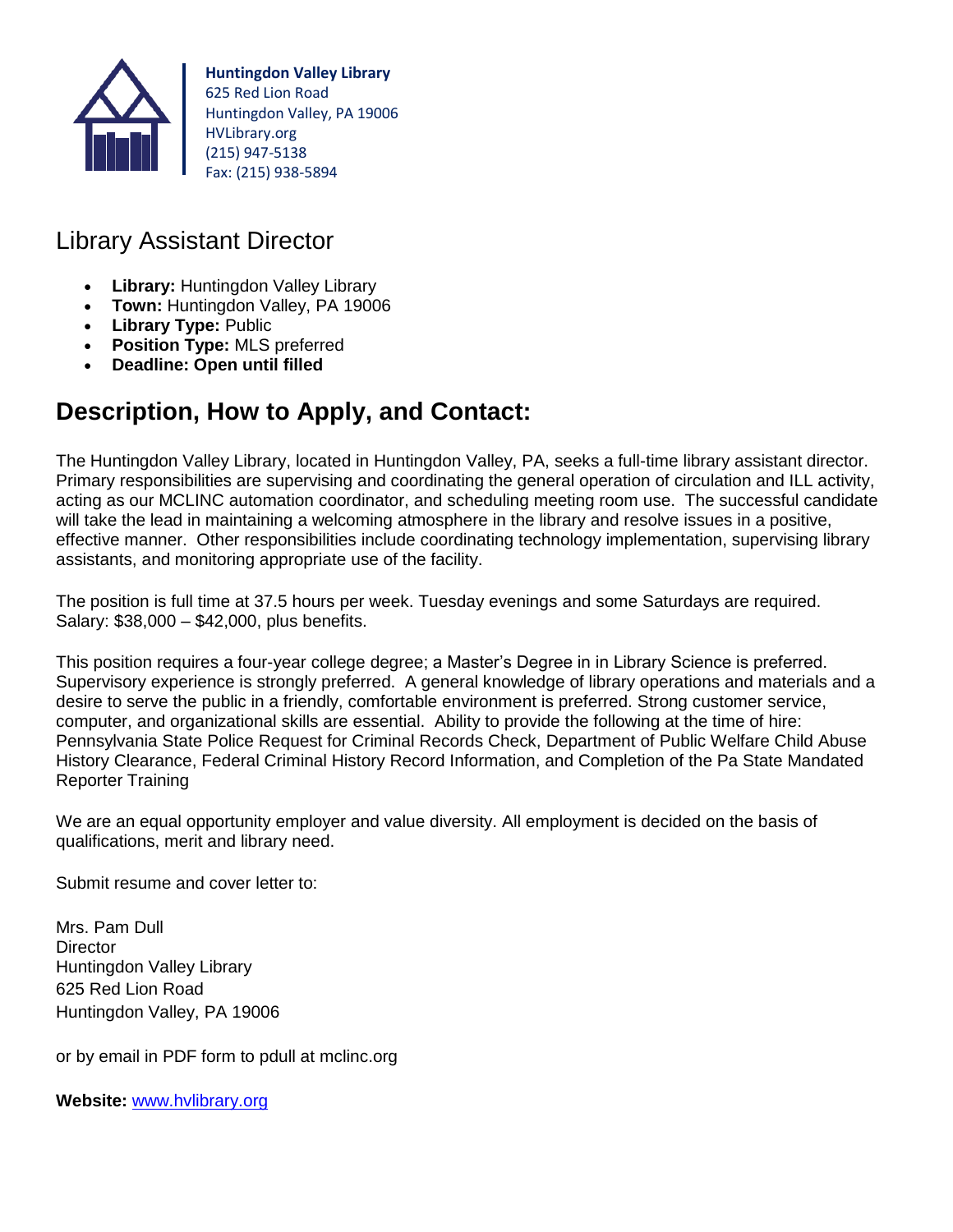

**Huntingdon Valley Library** 625 Red Lion Road Huntingdon Valley, PA 19006 HVLibrary.org (215) 947-5138 Fax: (215) 938-5894

#### **Position: Library Assistant Director**

#### **Reports to: Library Director**

Primary Function: Under the supervision of the Library Director, the Assistant Director serves as second-in-command of the Huntingdon Valley Library. This position has primary responsibility for coordinating and overseeing the circulation, ILL activities of the library, and acts as our MCLINC Automation Coordinator for hardware and software support at the library.

Hours: Full-time, 37.5 hours per week with Tuesday evening and some weekend hours included

### **Responsibilities**

- Assume the duties and responsibilities for the overall operation of the library during the absence of the **Director**
- Assist in drafting library procedures
- Attend Library Board Meetings and prepare meeting minutes
- Compile statistics for monthly report
- Coordinate and oversee the general operation of circulation and ILL activity
- Take the lead in maintaining a welcoming atmosphere in the library and resolve issues in a positive, effective manner
- Coordinate and manage use of the library's meeting spaces with the Director
- Interpret library policies to the public
- Supervise circulation staff and screen applicants for vacancies
- Oversee the processing of all materials including training and managing work performed by circulation staff and volunteers
- Adult Volunteer Coordinator
- Knowledge LAN, Telecommunications, and Personal Computer Software & willingness to learn online Integrated Library System
- Ability to add/remove computer applications
- Oversee preventive maintenance, security, backup and disaster recovery procedures on LAN.
- Ability to follow written instructions for technical tasks
- Troubleshooting network connection problems
- Knowledge of WordPress application
- Acts as the library representative to MCLINC Automation Coordinators committee, Circulation Users Group, professional organizations and community groups
- Responsible for weekly deposits and reconciling cash register transactions.
- Responsible for ordering office and work supplies
- Fill in at public service desk as needed
- Perform other duties as assigned by the Director